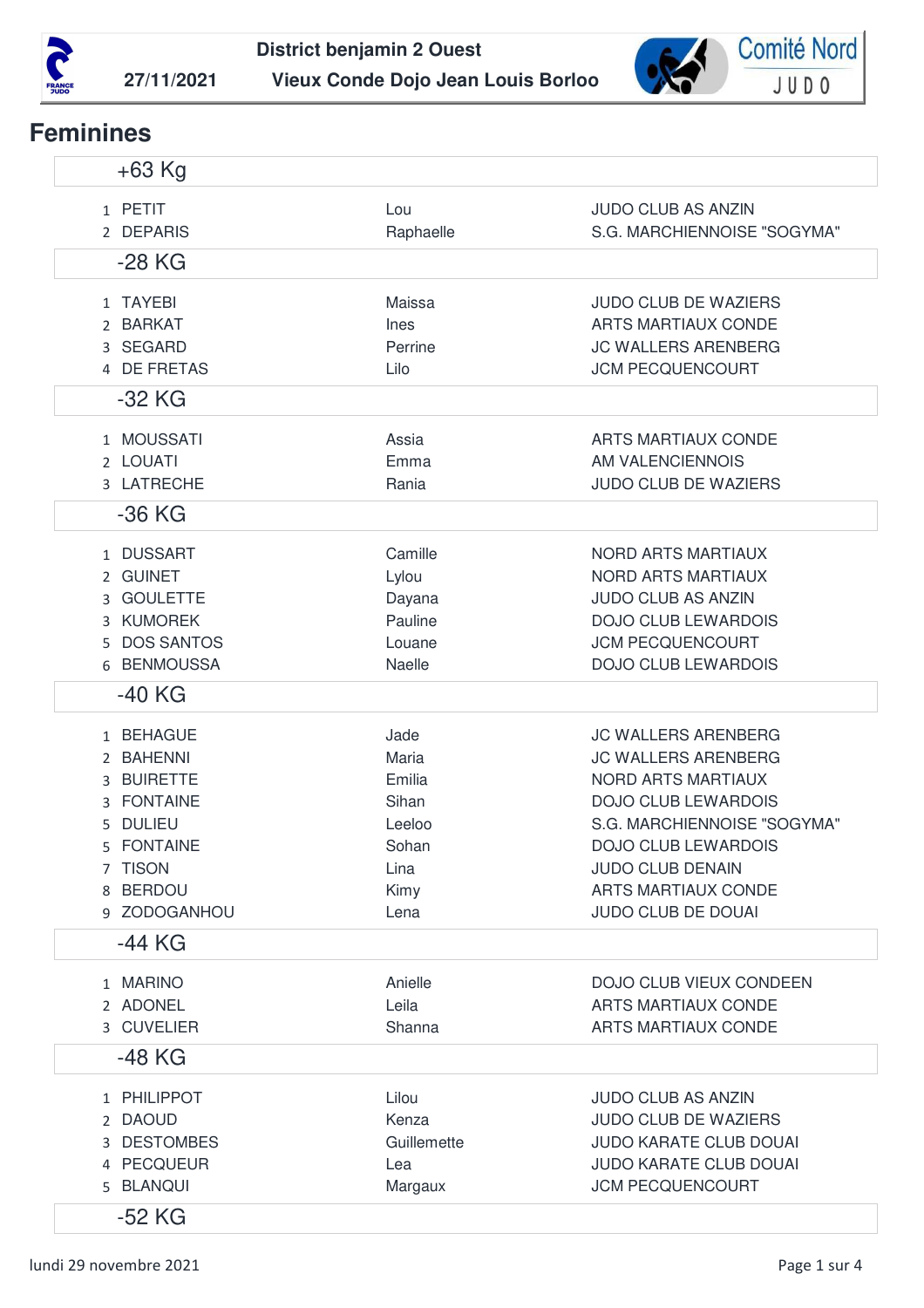**Comité Nord District benjamin 2 Ouest 27/11/2021 Vieux Conde Dojo Jean Louis Borloo** JUDO 1 CHAYN Aya ARTS MARTIAUX CONDE 2 STALMARSKI Lena Lena DOJO CLUB ANICHOIS 3 BENAISSA Salyha Salyha DOJO CLUB ANICHOIS 3 BOUCHEBOUR Amani Amani JUDO CLUB DENAIN -63 KG 1 DAOUD Leila Leila JUDO KARATE CLUB DOUAI 3 ACHACHERA Halima Halima ARTS MARTIAUX CONDE 4 HOUIRAT Hiziya Hiziya Hiziya JUDO CLUB DE WAZIERS **Masculins** +66 KG 1 MAS Lukas NORD ARTS MARTIAUX 2 DELOBELLE Paul Paul JUDO JUJITSU CLUB ORCHESIEN -27 KG 1 BALEHOUANE Adil JUDO CLUB DE WAZIERS -30 KG 1 KHELFAOUI Souhayb Souhayb JUDO CLUB DE WAZIERS 2 BIGAYON Alex Alex JUDO CLUB DE SAULTAIN 3 TISON Sami Sami JUDO CLUB DENAIN 3 VANMARCKE Benjamin Benjamin JUDO KARATE CLUB DOUAI 5 DAL BO **Alessandro** Alessandro **DOJO CLUB ANICHOIS** 6 DELBENDE Marceau DOJO CLUB LEWARDOIS

-34 KG

|       | 1 DIFYTF                     | Ismael           | <b>JC WALLERS ARENBERG</b>         |
|-------|------------------------------|------------------|------------------------------------|
|       | 2 VARLET                     | Gabriel          | <b>JUDO CLUB AS ANZIN</b>          |
| ₹     | <b>CALONNE</b>               | <b>Stanislas</b> | <b>J.C.QUAROUBLE</b>               |
|       | <b>VAN GUCHT</b>             | Victor           | ARTS MARTIAUX CONDE                |
| 5     | <b>CHRISTIAENS CAVENAILE</b> | Mattheo          | <b>JUDO JUJITSU CLUB ORCHESIEN</b> |
| 5.    | LEFEBVRE                     | Florian          | <b>DOJO CLUB ANICHOIS</b>          |
| 5.    | <b>MANICHE</b>               | Sajid            | ARTS MARTIAUX CONDE                |
| 5.    | SZMIGECKI                    | Simeon           | <b>JUDO CLUB AS ANZIN</b>          |
|       | <b>HAUTCOEUR</b>             | Alexis           | <b>DOJO CLUB ANICHOIS</b>          |
|       | 7 PINTO DEL SILVA            | Liam             | AM VALENCIENNOIS                   |
|       | 7 RAVYSE                     | Ethan            | DOJO CLUB VIEUX CONDEEN            |
| 13    | LEVEQUE                      | Lucas            | <b>JUDO CLUB DE FECHAIN</b>        |
| 14    | <b>LEQUETTE</b>              | Etienne          | <b>JUDO CLUB DE CAMBRAI</b>        |
| 15    | <b>DELCROIX</b>              | Timeo            | <b>ARTS MARTIAUX CONDE</b>         |
| 15    | VINCENT                      | Simon            | <b>J.C.D ARLEUX</b>                |
| 16    | <b>BEHAGUE</b>               | <b>Noe</b>       | JC WALLERS ARENBERG                |
|       | N-C CLAY                     | Yanis            | S.G. MARCHIENNOISE "SOGYMA"        |
| $N-C$ | <b>DEFER</b>                 | Timeo            | <b>J.C.FRESNOIS</b>                |
| $N-C$ | <b>DROBIK</b>                | Antoine          | NORD ARTS MARTIAUX                 |
|       | -38 KG                       |                  |                                    |
|       |                              |                  |                                    |

1 DOBY MORIAU Rafael Rafael JUDO KARATE CLUB DOUAI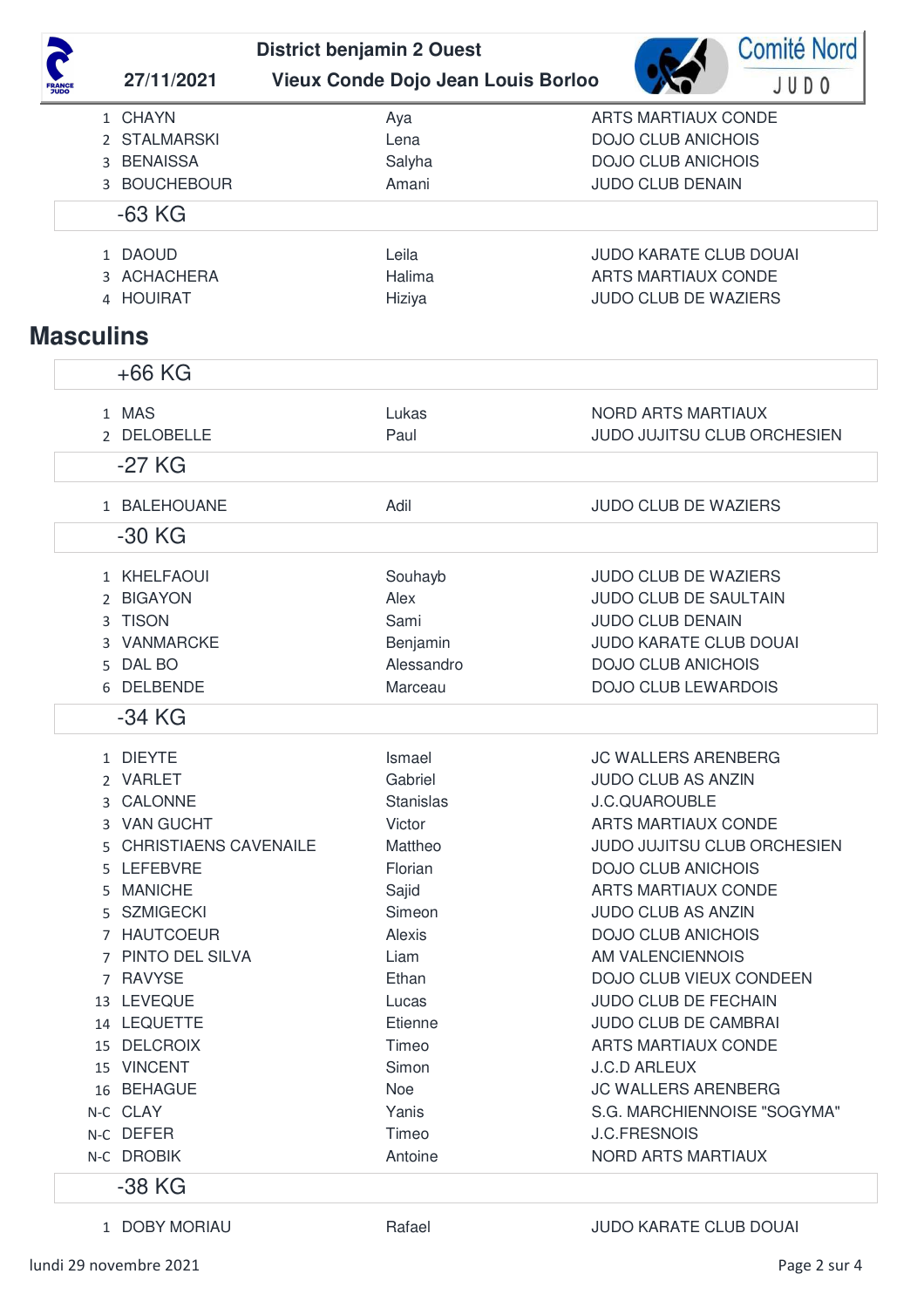

## **District benjamin 2 Ouest 27/11/2021 Vieux Conde Dojo Jean Louis Borloo**



| JDO                         |                                                                                                                                                                                                                                         |                                                                                                                                                          |                                                                                                                                                                                                                                                                                                                                                                                                                              |
|-----------------------------|-----------------------------------------------------------------------------------------------------------------------------------------------------------------------------------------------------------------------------------------|----------------------------------------------------------------------------------------------------------------------------------------------------------|------------------------------------------------------------------------------------------------------------------------------------------------------------------------------------------------------------------------------------------------------------------------------------------------------------------------------------------------------------------------------------------------------------------------------|
| 3<br>3<br>5.<br>5<br>5<br>9 | 2 CRUCQ DUBOIS<br><b>DEMARQUETTE</b><br><b>FONTAINE BRUMAIN</b><br><b>BULTEZ</b><br><b>FLEURY</b><br>5 LATRECHE<br><b>MAMOLO</b><br><b>MILOVANOVIC</b><br>10 BELLAHCENE<br>11 FIERAIN<br>11 VIGNAUX<br>13 RIGAUX                        | Adrian<br>Noa<br>Cyprien<br>Tom<br>Martin<br>Amine<br>Dorian<br>Gabriel<br>Ayman<br>Adam<br>Felix<br>Maxime                                              | DOJO CLUB VIEUX CONDEEN<br>JUDO JUJITSU CLUB ORCHESIEN<br><b>J.C.D ARLEUX</b><br>JUDO CLUB DE FECHAIN<br><b>JUDO KARATE CLUB LAMBRESIEN</b><br>JUDO CLUB DE WAZIERS<br>JUDO CLUB DE SAULTAIN<br><b>JC WALLERS ARENBERG</b><br>ARTS MARTIAUX CONDE<br>JUDO CLUB DE SAULTAIN<br><b>JCM PECQUENCOURT</b><br><b>JUDO CLUB AS ANZIN</b>                                                                                           |
| 3<br>5<br>5<br>5            | $-42$ KG<br>1 POMART DEGAND<br>2 SITARZ<br>3 DUPONT<br>PLUCHART<br><b>BARRET</b><br><b>REGNIEZ</b><br><b>TIBERGHIEN</b><br>5 VIVIER<br>7 BAUDRENGHIEN<br>7 BERTON<br>11 SPELEERS<br>12 ROBAK<br>13 DA SILVA<br>14 DELANNOY<br>15 MOLARA | Styliano<br>Ylan<br>Gabin<br>Antoine<br>Oscar<br>Charlie<br>Leo<br><b>Baptiste</b><br><b>Noe</b><br>Augustin<br>Louis<br>Timeo<br>Timeo<br>Gabin<br>Enzo | JUDO JUJITSU CLUB ORCHESIEN<br><b>J.C.FRESNOIS</b><br>DOJO CLUB VIEUX CONDEEN<br><b>DOJO CLUB ANICHOIS</b><br>JUDO KARATE CLUB DOUAI<br><b>JUDO CLUB DE WAZIERS</b><br>JUDO JUJITSU CLUB ORCHESIEN<br>JUDO JUJITSU CLUB ORCHESIEN<br><b>JCM PECQUENCOURT</b><br>JUDO JUJITSU CLUB ORCHESIEN<br>JUDO CLUB DE FECHAIN<br>ARTS MARTIAUX CONDE<br><b>J.C.FRESNOIS</b><br><b>JUDO CLUB DE SAULTAIN</b><br><b>JUDO CLUB DENAIN</b> |
|                             | -46 KG                                                                                                                                                                                                                                  |                                                                                                                                                          |                                                                                                                                                                                                                                                                                                                                                                                                                              |
| 5<br>5.<br>7<br>8           | 1 PARMENTIER<br>2 DOUCHEZ<br>3 AIT AMMI SAID<br>3 VAISSIERE<br><b>LEGENT</b><br><b>STALMARSKI</b><br>BAENE<br><b>BENAMAR</b><br>9 GLAISE MIERRAL                                                                                        | Thibault<br>Timeo<br>Wassim<br>Gabriel<br><b>Noah</b><br>Lucas<br>Andy<br>Anas<br>Yann                                                                   | <b>JC ROOST WARENDINOIS</b><br><b>JUDO CLUB DE WAZIERS</b><br><b>JC WALLERS ARENBERG</b><br><b>J.C.QUAROUBLE</b><br><b>JUDO KARATE CLUB DOUAI</b><br><b>DOJO CLUB ANICHOIS</b><br><b>NORD ARTS MARTIAUX</b><br><b>CONCORDE OLYMP.TRITH</b><br><b>JC PARC ST AMAND</b>                                                                                                                                                        |
|                             | $-50$ KG                                                                                                                                                                                                                                |                                                                                                                                                          |                                                                                                                                                                                                                                                                                                                                                                                                                              |
|                             | 1 DEMAY NEVE<br>2 MARLE<br>3 ODOUX<br>3 ZAOUI<br>5 FINET                                                                                                                                                                                | Samuel<br>Armand<br>Hugo<br><b>Bilel</b><br><b>Mathis</b>                                                                                                | <b>JC WALLERS ARENBERG</b><br>DOJO CLUB VIEUX CONDEEN<br>AM VALENCIENNOIS<br><b>JC WALLERS ARENBERG</b><br><b>J.C.QUAROUBLE</b>                                                                                                                                                                                                                                                                                              |
|                             | -55 KG                                                                                                                                                                                                                                  |                                                                                                                                                          |                                                                                                                                                                                                                                                                                                                                                                                                                              |
|                             | 1 SEULIN<br>2 DELAPLACE                                                                                                                                                                                                                 | Leo<br><b>Marcus</b>                                                                                                                                     | <b>JC WALLERS ARENBERG</b><br><b>JUDO CLUB DE FECHAIN</b>                                                                                                                                                                                                                                                                                                                                                                    |